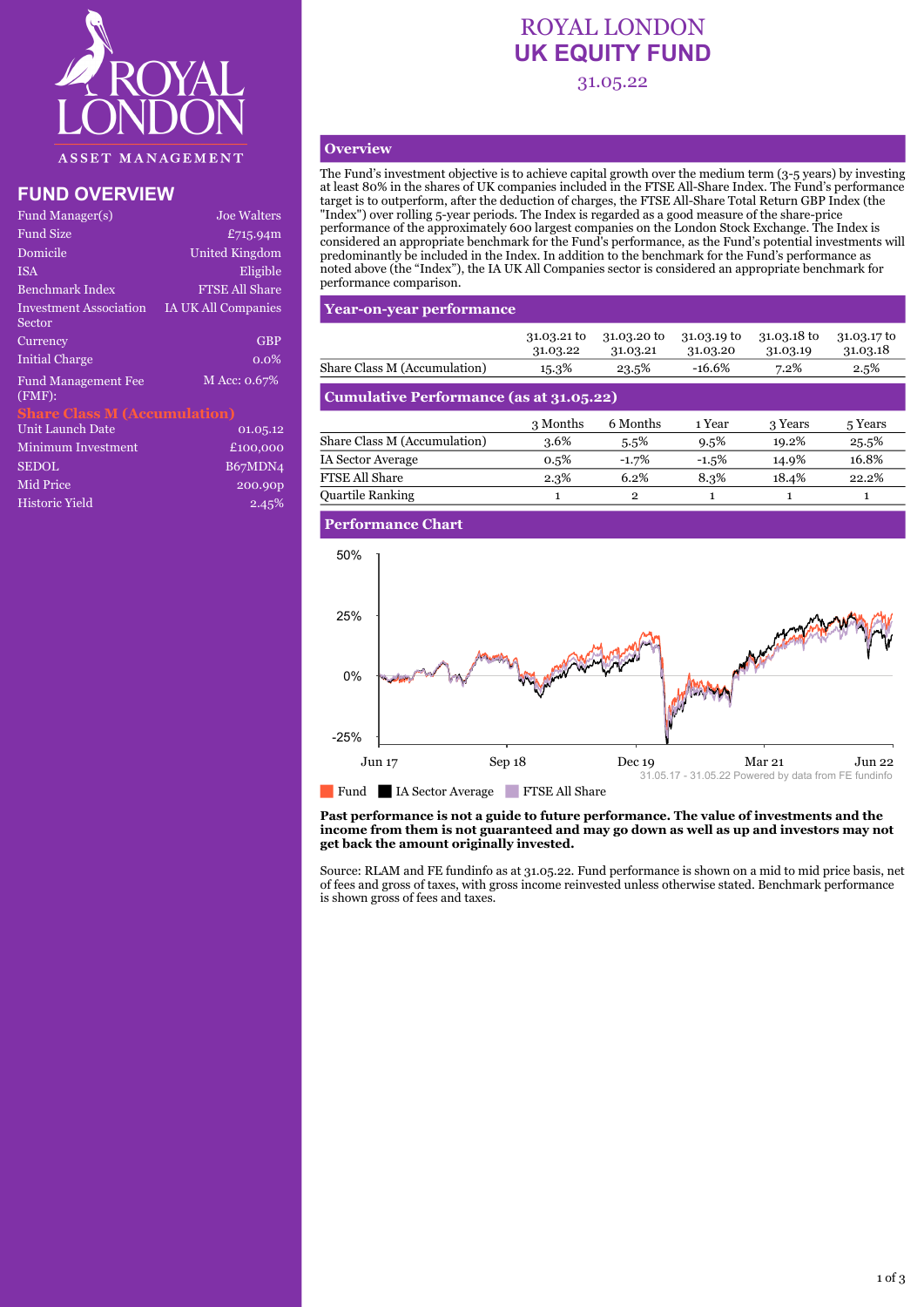#### **Joe Walters**

Lead Manager Fund Manager tenure: 01.01.18

The historic yield reflects distributions declared over the past twelve months as a percentage of the mid-market price, as at the date shown. It does not include any preliminary charge and investors may be subject to tax on their distributions. Reported yields reflect RLAM's current perception of market conventions around timing of bond cash flows.

This is a financial promotion and is not investment advice. The Fund is a sub-fund of Royal London Equity Funds ICVC, an openended investment company with variable capital with segregated liability between sub-funds, incorporated in England and Wales under registered number IC000807. The Authorised Corporate Director (ACD) is Royal London Unit Trust Managers Limited, authorised and regulated by the Financial Conduct Authority, with firm reference number 144037.

Issued by Royal London Asset Management Limited, 55 Gracechurch Street, London, EC3V 0RL. Authorised and regulated by the Financial Conduct Authority, firm reference number 141665. A subsidiary of The Royal London Mutual Insurance Society Limited.

Source: RLAM, FE fundinfo and HSBC as at 31.05.22, unless otherwise stated. Yield definitions are shown above.

Our ref: FS RLAM PD 0041

For more information concerning the risks of investing, please refer to the Prospectus and Key Investor Information Document (KIID). Breakdowns exclude cash and futures.

#### **Fund Commentary**

May demonstrated a degree of volatility that has become a trend so far in 2022 with the FTSE All Share finishing the month +0.7%. Interest rates rose in both the UK and US during May and markets initially sold off, but improved sentiment regarding a softening of future expectations in global interest rates plus some Covid reopening in China resulted in a rally. However, putting the year so far into context, the S&P 500 in the US had it's the worst start to the year since 1970 and this has a major influence on sentiment across all global equity markets. In the UK the best performing sector again was energy as the oil price moved higher and the worst real estate reflecting fears of a slowdown.

The Fund underperformed the FTSE All-Share Index and was positioned in the second quartile relative to its peer group during May. It was again a selection of holdings with attractive growth prospects that underperformed, notably Segro, Croda and Spirax Sarco as the market continues to compress the valuation reflecting concerns that interest rates will need to rise further to control inflation. In this environment we aim to achieve a balance to the portfolio as the current uncertain outlook with rising commodity prices may last longer than had been envisaged earlier in the year. One area that was increased was the exposure to oil and in particular BP, which performed well during May. With the oil price currently over \$100 a barrel, both BP and Shell are generating significant cashflows and this should help reward shareholders and hasten their transition to becoming more sustainable energy providers as they continue to invest in wind and solar.

During May we added to Imperial Brands which is set to deliver limited growth, but improving cash generation, trades on a low multiple and high dividend yield. These transactions were financed by the reduction of holdings such as Ferguson which has moved its quote to the US

This is not a recommendation or solicitation to buy or sell any particular security.

The views and opinions expressed herein are those of the manager at the time and are subject to change without notice.

| <b>Sector Breakdown</b>       |       |
|-------------------------------|-------|
|                               | Fund  |
| <b>Consumer Staples</b>       | 17.0% |
| Financials                    | 16.3% |
| Industrials                   | 12.9% |
| Energy                        | 11.7% |
| <b>Health Care</b>            | 11.6% |
| <b>Consumer Discretionary</b> | 11.0% |
| <b>Basic Materials</b>        | 10.4% |
| Utilities                     | 4.0%  |
| Real Estate                   | 3.8%  |
| Other                         | 1.3%  |

| Top 10 Holdings as at 31.05.22       |         |
|--------------------------------------|---------|
|                                      | Fund    |
| Shell Plc                            | 7.8%    |
| Astrazeneca Usdo.25                  | 7.1%    |
| Unilever Ord Gbpo.031                | 4.0%    |
| Diageo Ord Gbpo.289                  | 4.0%    |
| Bp Plc Ord Usdo.25                   | 3.9%    |
| Rio Tinto Ord Gbpo.10                | 3.7%    |
| British American Tobacco Ord Gbp0.25 | $3.4\%$ |
| Hsbc Holdings Ord Usdo.50            | $3.2\%$ |
| Glencore Plc Usdo.01                 | $3.2\%$ |
| Glaxosmithkline Ord Gbpo.25          | 2.9%    |
| Total                                | 43.2%   |
| <b>No of Holdings</b>                | 68      |

Every effort is made to ensure the accuracy of any information provided but no assurances or warranties are given. Nothing in this factsheet should be construed as advice and is therefore not a recommendation to buy or sell shares. 2 of 3